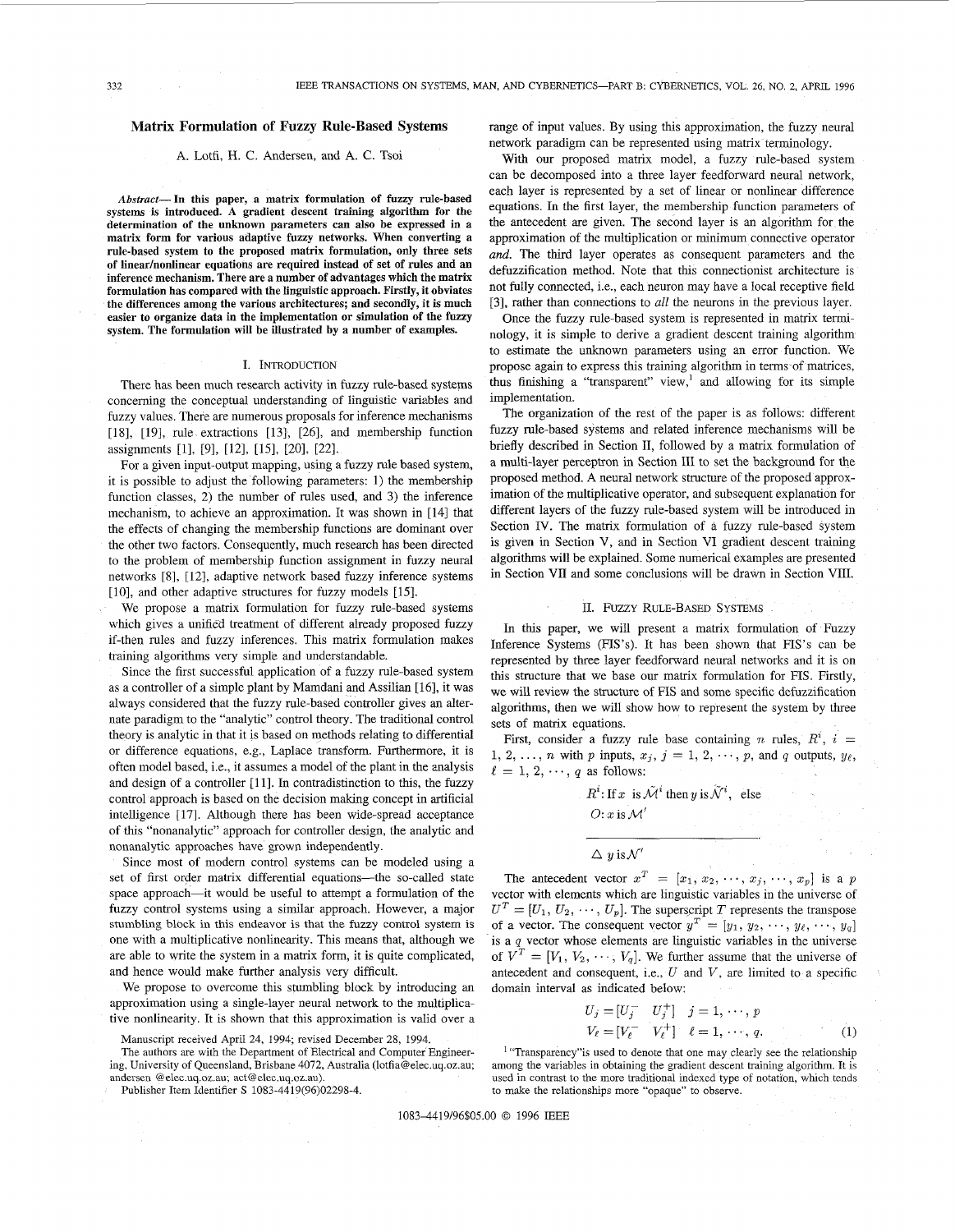Vector  $\tilde{\mathcal{M}}^i = [\tilde{M}_1^i, \tilde{M}_2^i, \cdots, \tilde{M}_j^i, \cdots, \tilde{M}_p^i]$  is a vector of linguistic values and  $\tilde{\mathcal{N}}^i = [\tilde{N}_1^i, \tilde{N}_2^i, \cdots, \tilde{N}_\ell^i, \cdots, \tilde{N}_q^i]$  is a vector of fuzzy values referring to the fuzzy variables *x* and *y,* respectively. The notation  $\sim$  represents the fuzzy concept in contrast with crisp values. Vector  $\mathcal{M}'$  and  $\mathcal{N}' = [N'_1, N'_2, \dots, N'_\ell, \dots, N'_q]$  are, respectively, the crisp observation and conclusion vectors. The number of individual membership functions for a specific input value  $x_i$  $(\tilde{M}_i^1, \tilde{M}_i^2, \cdots, \tilde{M}_i^n)$  is  $\tilde{p}_j$ . The number of individual membership functions for a specific output variable  $y_{\ell}$  ( $\tilde{N}_{\ell}^1$ ,  $\tilde{N}_{\ell}^2$ ,  $\cdots$ ,  $\tilde{N}_{\ell}^n$ ) is  $\hat{q}_{\ell}$ . Note that  $\hat{p}_j \leq n$  and  $\hat{q}_\ell \leq n$ .

To make an inference  $\sqrt[n]{Y}$  is  $\mathcal{N}$ " from a set of rules R and an observation *O,* several types of fuzzy reasoning mechanisms have been proposed. There are different fuzzy reasoning mechanisms for various types of fuzzy if-then rules. We consider three different forms of fuzzy if-then rules and their related reasoning mechanisms for deducing the vector of crisp decision  $\mathcal{N}'$  which has been used widely in the literature [21], [23], [27].

*Type I:* The first form of fuzzy if-then rules is the simplest, but is relatively effective in control applications. The corresponding consequent of rules are crisp numbers rather than linguistic values, i.e.,  $\tilde{\mathcal{N}}^i = \mathcal{N}^i$ . The number of individual consequent parameters  $\hat{q}_{\ell}$ is equal to *n*. The crisp decision  $N'_\ell$  is calculated as:

$$
N'_{\ell} = \frac{\sum_{i=1}^{n} w_i N_{\ell}^{i}}{\sum_{i=1}^{n} w_i}, \quad \ell = 1, 2, \dots, q
$$
 (2)

where  $w_i$  is the rule firing strength given by:

$$
w_i = \prod_{j=1}^p \tilde{M}_j^i(x_j). \tag{3}
$$

Wang and Mendel [27] have proven that the fuzzy representation in (2) is a universal approximator. This model will be referred as the *semi-fuzzy if-then rule* model. It can be thought of as a simplification of Type II which is introduced below.

Type II: Another type of fuzzy if-then rule was proposed by Takagi and Sugeno [23]. In this method, the fuzzy values are involved only in the antecedent part of premises and the consequent is a linear function of its inputs i.e.,  $N_{\ell}^{i} + \sum_{i=1}^{p} (\hat{N}_{i}^{i})_{\ell} x_{j}$ . The output crisp decision  $N'_\ell$  is obtained as:

$$
N'_{\ell} = \sum_{i=1}^{n} \overline{w}_i f_{i\ell} \quad \ell = 1, 2, \cdots, q
$$
 (4)

where

$$
\overline{w}_i = \frac{w_i}{\sum_{i=1}^n w_i}
$$
  

$$
f_{i\ell} = N_{\ell}^i + \sum_{j=1}^p (\hat{N}_j^i)_{\ell} x_j
$$
 (5)

The number of individual consequent parameters  $\hat{q}_{\ell} = n$ .  $(\hat{N}_i^i)_{\ell}$ and  $N_{\ell}^{i}$  are  $n \times q + p(n \times q)$  constant parameters which must be determined.

*Type III:* The third fuzzy if-then rule is a general model with linguistic fuzzy values in both the antecedent and consequent parts of rules.

Pacini and Kosko [21] have shown that, if the correlation product inference determines the output fuzzy values, the global centroid  $N'_{\ell}$ can be computed from local consequent premise centroids. Therefore,



Fig. 1. One layer neural network with  $n_i$  inputs and  $n_o$  outputs.

the output decision is given by:

$$
N'_{\ell} = \frac{\sum_{i=1}^{n} w_i N_{\ell}^{i} S_{\ell}^{i}}{\sum_{i=1}^{n} w_i S_{\ell}^{i}} \quad \ell = 1, \cdots, q
$$
 (6)

where  $w_i$ ,  $N_f^i$ , and  $S_f^i$  are the rules' firing strength (as defined earlier), local centroid, and area of consequent premises, respectively. When the number of consequent individual membership functions,  $\hat{q}_{\ell}$ , is less than number of rules, *n* the (6) can be rewritten as follows [2]:

$$
N'_{\ell} = \frac{\sum_{r=1}^{q_{\ell}} \Omega_r N'_{\ell} S'_{\ell}}{\sum_{r=1}^{q_{\ell}} \Omega_r S'_{\ell}} \quad \ell = 1, \cdots, q \qquad (7)
$$

where

$$
\Omega_r = \sum w_i \quad \forall i \in 1, 2, \cdots, n \quad r = 1, \cdots, \hat{q}_{\ell}.
$$
 (8)

# III. MATRIX FORMULATION OF A SINGLE LAYER PERCEPTRON

Before describing the matrix formulation of fuzzy rule-based systems, it would be beneficial to clarify the concept of matrix formulation of a single-layer perceptron (SLP). This formulation was first proposed in [25] as a method for formulating a multilayer perceptron (MLP) using matrix representations. It has been used successfully for the formulation of an extensive class of recurrent networks [24].

Consider a one layer network with  $n_i$  inputs and  $n_o$  outputs. Each node function can be considered a nonlinear operation on a linear combination of inputs (see Fig. 1). We can express this functionality in matrix form as follows:

$$
z = F(Au + B) \tag{9}
$$

where  $z^T = \begin{bmatrix} z_1 & z_2 & \cdots & z_{n_o} \end{bmatrix}$  and  $u^T = \begin{bmatrix} u_1 & u_2 & \cdots & u_{n_i} \end{bmatrix}$  are the output and input vectors, respectively. *A* and *B* are matrices, of dimensions  $n_a \times n_i$  and  $n_b \times 1$ , respectively, which represent the synaptic weights connecting the input nodes and the hidden layer neurons, and the threshold weights.  $F^T = [f(.) \quad f(.) \quad \cdots \quad f(.)]$  is a *n0* vector function representing the nonlinear activation functions. This nonlinear activation function  $f(.)$  can be a sigmoid, a hyperbolic tangent, or any other similar function [7]. It is interesting to note that this formulation can be extended to a network containing more than one layers.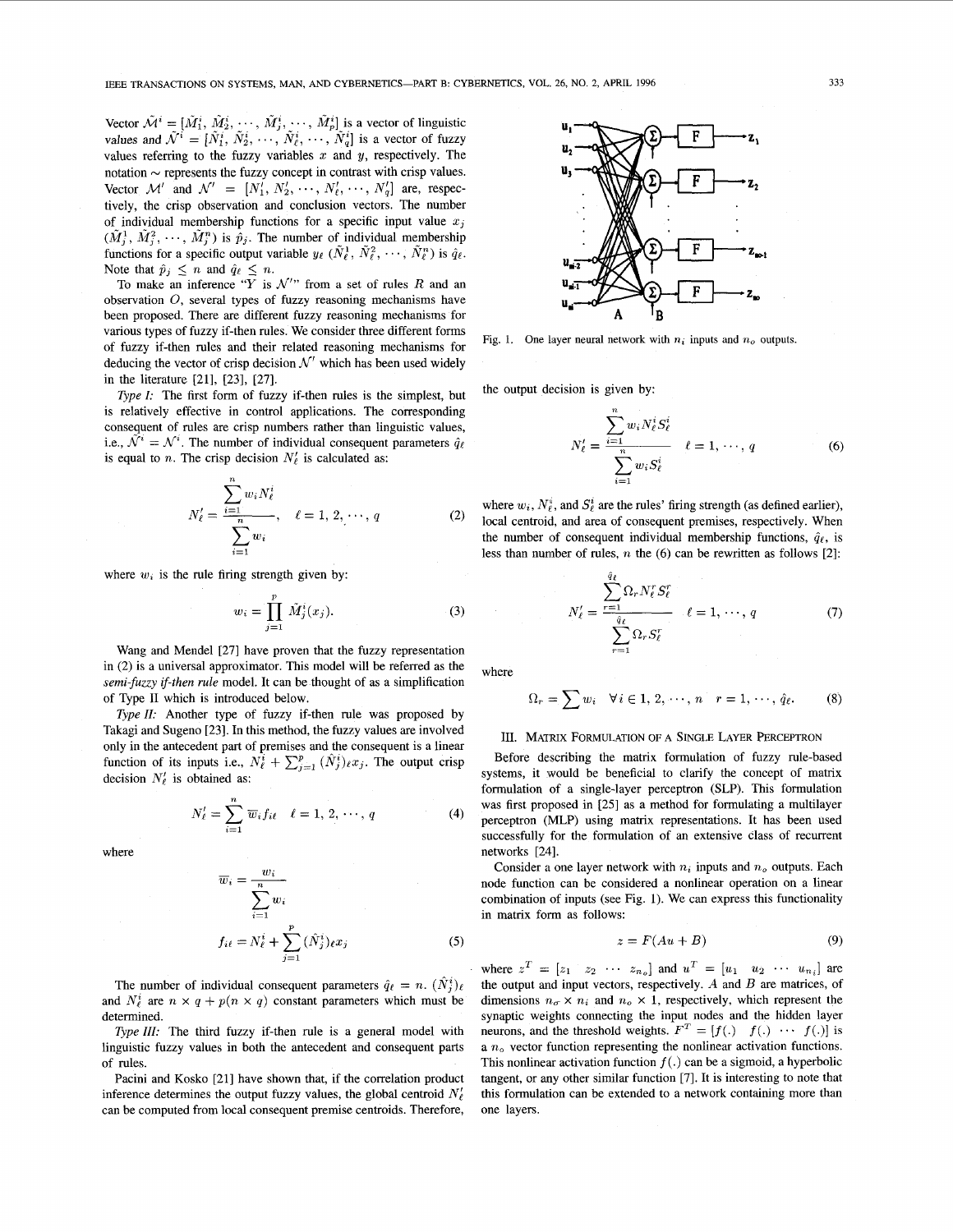

Fig. 2. Proposed neural network model for fuzzy rule-based systems.

TABLE I SOME COMMONLY USED MEMBERSHIP FUNCTIONS (MFs)

| <b>MFs</b> | Formula               | Linear                                   | Nonlinear         |  |
|------------|-----------------------|------------------------------------------|-------------------|--|
| Linear     | 三生                    | $=$ $\frac{1}{a}x$                       |                   |  |
| Gaussian   | $x = \mu$<br>$_{exp}$ | $=\frac{1}{a}x-\frac{\mu}{a}$            | $e^{-f^2}$        |  |
| Cauchy     | $+(-\sqrt{x-\mu})^2$  | $=\frac{1}{\sigma}x-\frac{\mu}{\sigma}$  | $\frac{1}{1+f^2}$ |  |
| Sigmoid    | $x-\mu$<br>$1 + exp$  | $\vec{r} = \frac{1}{a}x - \frac{\mu}{a}$ | i+e <sup>—i</sup> |  |

## IV. CONSTRUCTION OF PROPOSED NEURAL NETWORK MODEL

Fig. 2 shows the proposed neural fuzzy rule-based system. The system has three individual layers.

- 1) The first layer represents the parameters of membership functions in the antecedent part of the rule-base.
- 2) The second layer is a *soft-and* which is used as an approximation of a multiplication (or minimum) operation.
- 3) The third layer, i.e., output layer, contains the parameters of the consequent part of rule-base and defuzzification algorithm.
- The functionality of each layer will be described in the following subsections.

### *A. Layer 1: Membership Functions*

There are different choices for the shape of membership functions. Some membership functions commonly used in control applications are given in Table I.

We will decompose the membership function into two parts, a linear part and a nonlinear part. The linear part must be as a function of input(s).

$$
h = au + b \tag{10}
$$



Fig. 3. An element of the first layer of the proposed neural network model.

and the nonlinear part yields the output of this subsystem,

$$
z = f(h) \tag{11}
$$

*<sup>a</sup>* and & are scalar constants, *z* and *u* are, respectively, the crisp output and the crisp input.  $f(.)$  is the nonlinearity in the membership function. Fig. 3 illustrates the neural network model of a membership function.

When there are  $m$  individual membership functions, where,  $m =$  $\sum_{i=1}^{p} \hat{p}_i$ , with p inputs, the formulation expressed in (11) can be converted to matrix formulation as follows:

$$
g = F_g[\text{diag}(A_g)Hx + B_g]
$$
 (12)

where  $F_q$  is an *m* vector of nonlinear functions. Some commonly used nonlinearities are given in Table I.  $A_g$  and  $B_g$  are vectors of constant values with the general elements as indicated in (13). These elements are governed by the structure of the rules used in the FIS. *<sup>H</sup>* is a *connection matrix* with binary elements. This choice of binary values represents the structure of membership functions in the first layer. The vector *g* represents the output of all membership functions in the antecedent with the input vector *x.* 

$$
A_{g} = \begin{pmatrix} a_{1}^{1} \\ \cdots \\ a_{\beta_{1}}^{1} \\ a_{1}^{2} \\ \cdots \\ a_{\beta_{2}}^{2} \\ \vdots \\ a_{p}^{p} \\ \vdots \\ a_{p}^{p} \end{pmatrix} H = \begin{pmatrix} e_{\hat{p}_{1}} & \cdots & 0 \\ \cdots & \cdots & \cdots \\ 0 & e_{\hat{p}_{j}} & 0 \\ \cdots & \cdots & \cdots \\ 0 & \cdots & e_{\hat{p}_{p}} \end{pmatrix} B_{g} = \begin{pmatrix} b_{1}^{1} \\ \cdots \\ b_{\beta_{1}}^{1} \\ \cdots \\ b_{\beta_{2}}^{2} \\ \cdots \\ b_{p}^{p} \\ \vdots \\ b_{p}^{p} \\ \vdots \\ b_{p}^{p} \end{pmatrix}
$$
(13)

where  $e_{\hat{p}_j}$  is the vector of size,  $\hat{p}_j$  ( $j = 1 \cdots p$ ) whose elements are all equal to one.

For specific examples illustrating how to convert the antecedent into a matrix form, please see Example 1 in Section VII.

## *B. Layer 2: Connective Operator AND*

The connective operator *"and"* in most applications of fuzzy controller/decision is implemented by multiplication or by evaluating the minimum of the arguments. As indicated previously, this is a major stumbling block in the matrix formulation of a FIS. In order to obtain a matrix formulation of a fuzzy rule-based system, it is necessary to approximate the *and* operator. It is for this reason that we introduce a new operator, the *soft-and,* which utilizes a sigmoidal function.

$$
\omega_i = \frac{1}{1 + \exp\left[-\left(\xi_0 + \sum_{k=1}^{\lambda} \xi_k g_k\right)\right]}.
$$
 (14)

This "soft and" is a single layer feedforward neural network (see Fig. 4) with  $\lambda$  inputs  $(g_1, g_2, \dots, g_\lambda)$  and one output w and fixed synaptic weights  $\xi_k: k = 0 \cdots \lambda$ . To determine the parameters  $\xi_k$ :  $k = 0 \cdots \lambda$ , which allow the neuron to best approximate multiplication, the following cost function must be minimized. Note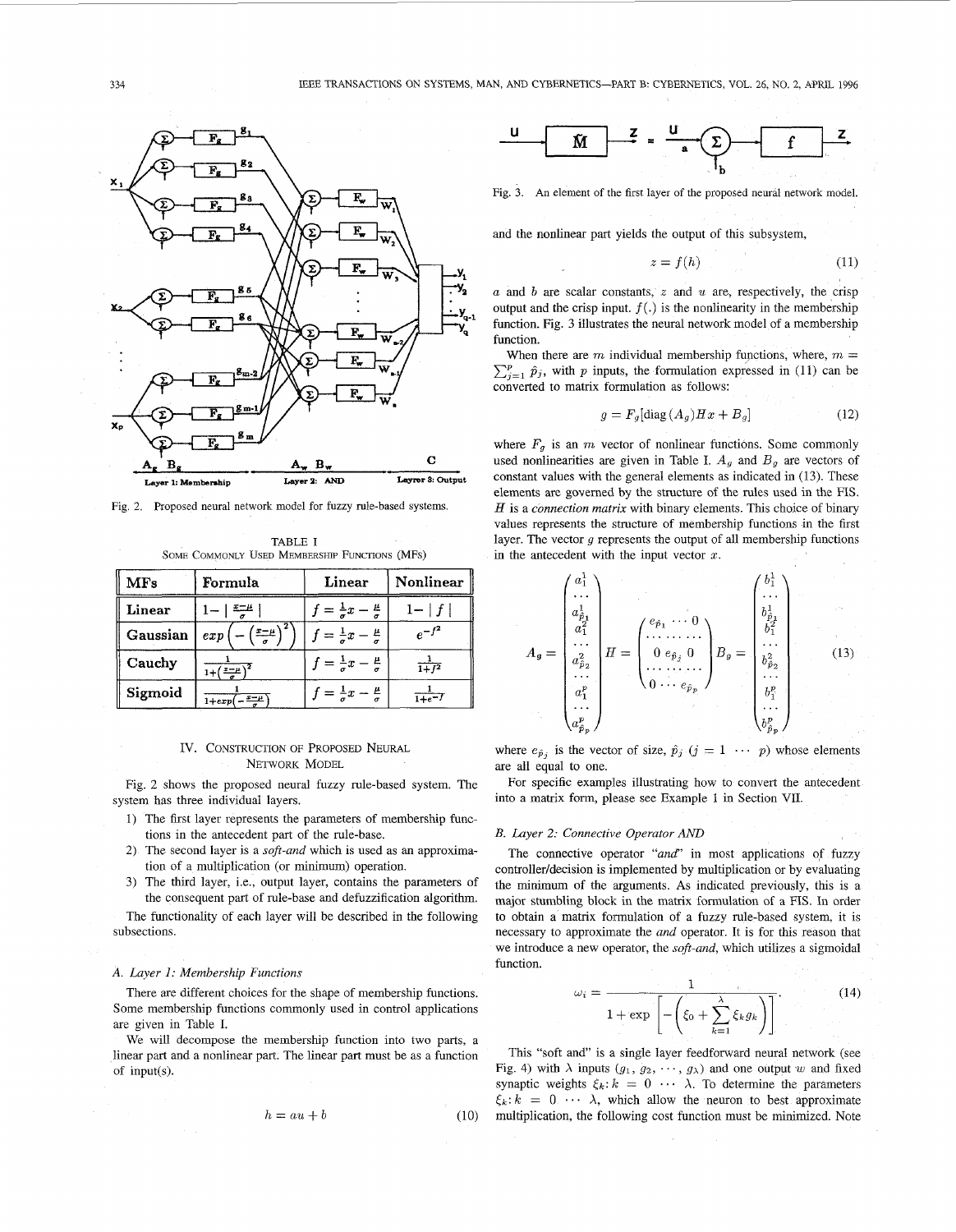

Fig. 4. model. An element of the second layer of the proposed neural network

TABLE II SYNAPTIC WEIGHTS AND THRESHOLD VALUES FOR MULTIPLICATION NEURAL NETWORK MODEL

|                                                 | ĊΩ                 |
|-------------------------------------------------|--------------------|
| Two inputs $(\lambda = 2)$                      | $ 3.5856 $ -5.1741 |
| Three inputs $(\lambda = 3)$   3.0223   -4.0948 |                    |

that in this derivation, we impose the following condition:  $0 \le g_k \le$ 1 for  $k = 1, \dots, \lambda$ .

$$
e_w = \int_0^1 \cdots \int_0^1
$$
  

$$
\left\{\prod_{k=1}^{\lambda} g_k - \frac{1}{1 + \exp\left[-\left(\xi_0 + \sum_{k=1}^{\lambda} \xi_k g_k\right)\right]}\right\}^2
$$
  

$$
dg_1 \cdots dg_{\lambda}.
$$
 (15)

 $d\theta$  •••  $\lambda$ . Therefore, only two parameters  $\xi$  and  $\xi_0$  need to be Due to network symmetry, the synaptic weights  $\xi_k = \xi$  for  $k =$ determined. It should be noted that this approximation does not introduce a new set of unknown parameters to the system, as  $\xi$  and  $\xi_0$ can be calculated prior to the construction of the model. The synaptic parameters for two ( $\lambda = 2$ ) and three ( $\lambda = 3$ ) inputs are shown in Table II.

When there are *m* inputs to the "soft and" operation with *n* outputs, the neural network model is the same as a SLP, which, in this case, is not fully connected. As we explained in Section III, the matrix formulation of the "soft and" operation can be represented as below:

$$
w = F_w(A_w g + B_w) \tag{16}
$$

where  $F_w$  is a *n* vector of sigmoid functions.  $A_w$  and  $B_w$  are constant matrices of dimensions  $n \times m$  and  $n \times 1$ , respectively, representing the synaptic weights and thresholds as follows:

$$
A_w = \xi A_I \tag{17}
$$

$$
B_w = \xi_0 e_n \tag{18}
$$

where  $e_n$  is the vector of  $n$  in which all elements are equal to one and  $A_I$  is a matrix  $n \times m$  whose elements are binary. An element one represents the existence of a connection between the jth input and the *i*th output,  $j = 1, 2, \dots, m$  and  $i = 1, 2, \dots, n$ , and likewise a zero represents the lack of a connection.

### *C. Layer 3: Output Layer*

The functionality of this layer is dependent upon the fuzzy if-then rules and the inference mechanism employed. However, in all the cases studied in this paper, this layer is a linear combination of the consequent parameters and the rule firing strength *w.* We will not give a special neural network model for this layer. It should be noted that it is possible to give a neural network model similar to the ones used for the first and the second layers, but since the purpose of this paper is to present a matrix formulation, it is not necessary to employ such a neural network structure.

### V. MATRIX FORMULATION OF FUZZY INFERENCE SYSTEMS

A FIS can be viewed as a mapping from crisp input variables to crisp outputs governed by three sets of nonlinear equations as follows:

$$
g(t) = f_1[g(t), x(t), t]
$$
 (19)

$$
w(t) = f_2[w(t), g(t), t]
$$
 (20)

$$
y(t) = f_3[y(t), w(t), t]
$$
 (21)

where  $x(t) \in R^p$ ,  $y(t) \in R^q$ , are the inputs and outputs of the FIS.  $g(t) \in R^m$  and  $w(t) \in R^n$  are the firing weights and outputs of all individual membership functions in the antecedent part. There is no time dependency involved in the formulation of FIS, but in order to show explicit dependencies of the variables, we use the notation *t.* It may be thought of as the tth sample.

We wish to design a neural network model governed by the (19)—(21) such that the following error function is minimized.

$$
J = \varepsilon^T \varepsilon \tag{22}
$$

where  $\varepsilon = y - y^d$ , is a q dimensional vector,  $y^d$  and y are q dimensional vectors of the target function and the actual output, respectively.

We can discuss the set of  $(19)–(21)$  more specifically, if we know about the structure of the fuzzy if-then rules, the fuzzy reasoning, and the defuzzification methods. In the next three subsections, we will explain this matrix formulation for three different models discussed previously in Section II.

## *A. Matrix Formulation of a Semi-Fuzzy Model*

Consider the following FIS matrix formulation which is exactly the same as the element by element formulation presented in Section II-Type I for the semi-fuzzy model.

$$
g(t) = F_g[\text{diag}(A_g)Hx(t) + B_g]
$$
 (23)

$$
w(t) = F_w[A_w g(t) + B_w]
$$
\n(24)

$$
y(t) = [e_n^T w(t)]^{-1} C^T w(t)
$$
 (25)

 $y(t) = [N'_1, N'_2, \cdots, N'_\ell, \cdots, N'_q]^T$  is a  $q \times 1$  crisp output vector,  $w(t)$  is a  $n \times 1$  vector of firing rule strengths,  $g(t)$  is a  $m \times 1$  vector holding the outputs of the individual membership functions, and  $x(t)$ is a  $p \times 1$  input vector.  $A_q$ ,  $H$ , and  $A_w$  are, respectively, matrices of dimensions  $m \times 1$ ,  $m \times p$ , and  $n \times m$  introduced previously in Section IV.  $B_g$  and  $B_w$  are, respectively, vectors of dimensions  $m \times 1$  and  $n \times 1$ .  $F_g$  is a m dimensional vector of nonlinear functions. In the FIS situation, this is given by  $F_q^T = [f_g(.) \quad f_g(.) \quad \cdots \quad f_g(.)]$  and  $f_g(.)$  is one of the functions given in Table I. Similarly  $F_w$  is an *n* dimensional vector of sigmoidal functions. The consequent, *C,* is an  $n \times q$  matrix whose elements ( $N_{\ell}^{i}$  were introduced previously as consequent constant parameters) are given as follows:

$$
C = \begin{pmatrix} N_1^1 & N_2^1 & \cdots & N_\ell^1 & \cdots & N_q^1 \\ N_1^2 & N_2^2 & \cdots & N_\ell^2 & \cdots & N_q^2 \\ \cdots & \cdots & \cdots & \cdots & \cdots & \cdots \\ N_1^i & N_2^i & \cdots & N_\ell^i & \cdots & N_q^i \\ \cdots & \cdots & \cdots & \cdots & \cdots & \cdots \\ N_1^n & N_2^n & \cdots & N_\ell^n & \cdots & N_q^n \end{pmatrix} .
$$
 (26)

The unknown parameters  $A_g$ ,  $B_g$ , and C can be obtained by use of expert knowledge or by minimizing the error function  $J(22)$  using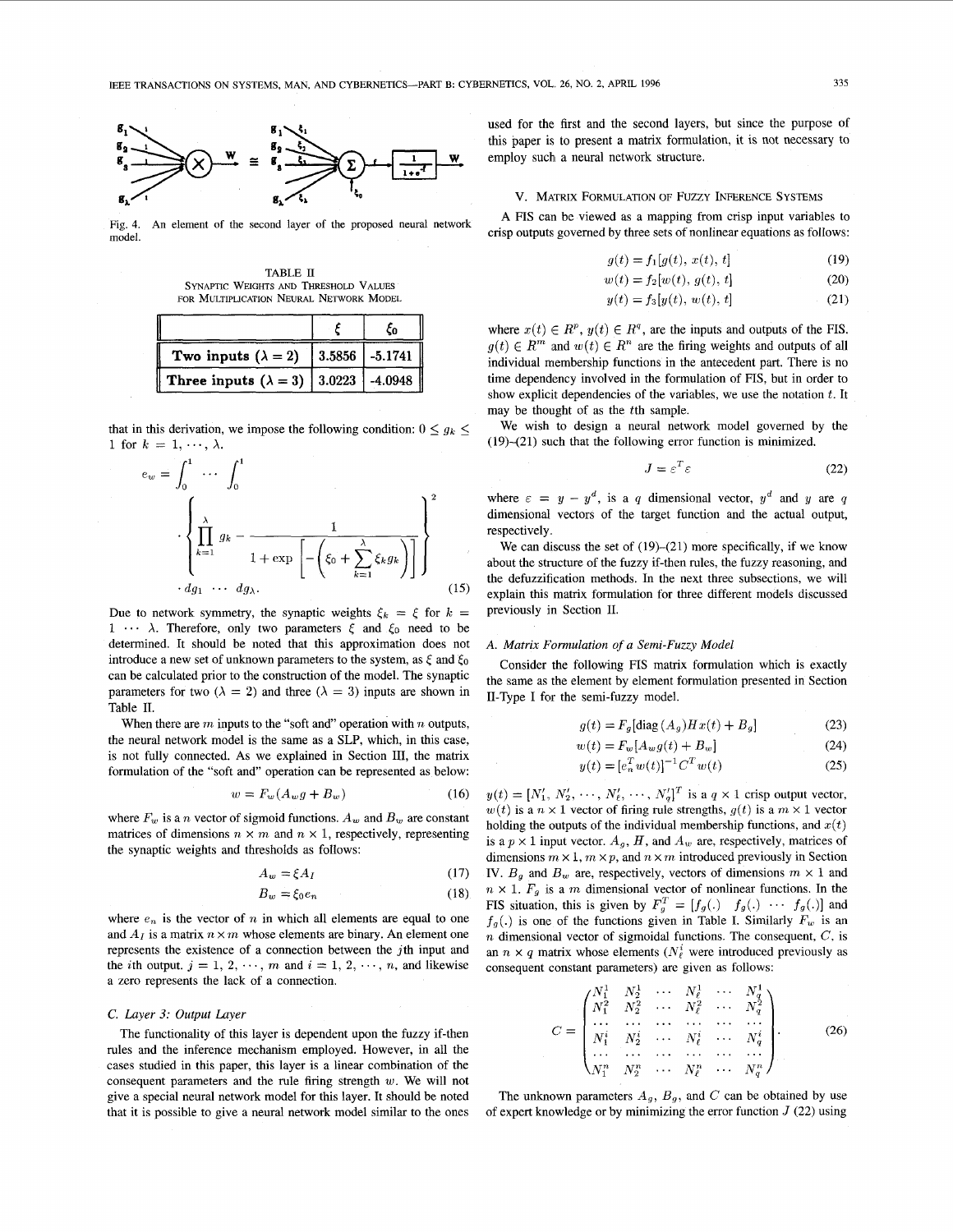a gradient descent algorithm. The gradient of the error function with respect to the parameters  $A_g$ ,  $B_g$ , and  $C$  are given by:

$$
\frac{\partial J}{\partial C} = 2[e_n^T w(t)]^{-1} w(t) \varepsilon^T(t)
$$
\n(27)

$$
\frac{\partial J}{\partial B_g} = 2[e_n^T w(t)]^{-1} \Lambda_g \delta[C - e_n y^T(t)] \varepsilon(t)
$$
 (28)  

$$
\frac{\partial J}{\partial B_g} = 2[e_n^T w(t)]^{-1} \Lambda_g \delta[C - e_n y^T(t)] \varepsilon(t)
$$

$$
\frac{\partial J}{\partial A_g} = 2[e_n^T w(t)]^{-1} \operatorname{diag} [Hx(t)]
$$

$$
\cdot \Lambda_g \delta[C - e_n y^T(t)] \varepsilon(t) \tag{29}
$$

$$
\delta = A_w^{\prime} \Lambda_w \tag{30}
$$

where  $\Lambda_w$  denotes an  $n \times n$  diagonal matrix, whose diagonal elements are given by  $f'_w(.)$ , denoting the first derivative of the nonlinear function  $f_w(.) \in F_w$ . Similarly,  $\Lambda_g$  is an  $m \times m$  diagonal matrix whose diagonal elements are given by  $f'_g(.)$ , the first derivative of the nonlinear function  $f_g(.) \in F_g$ .

The application of (27)-(30) for a gradient descent minimization algorithm will be given in Section VI.

## *B. Matrix Formulation of Takagi and Sugeno 's Model*

In the semi-fuzzy model explained in the previous subsection, the consequent part of rules are constants. Takagi and Sugeno introduced their model whereby the consequent part is a linear combination of the crisp inputs. The matrix formulation for this specific form of fuzzy if-then rules is as follows:

$$
g(t) = F_g[\text{diag}(A_g)Hx(t) + B_g]
$$
\n(31)

$$
w(t) = F_w[A_w g(t) + B_w]
$$
\n(32)

$$
y(t) = [e_n^T w(t)]^{-1} \{ C + D[I_q \otimes x(t)] \}^T w(t). \tag{33}
$$

Matrix *D* is defined as a column matrix whose elements are parameters in the consequent part which are expressed as a linear combination of inputs.  $I_q$  is a unit matrix of order  $q \times q$  and  $\otimes$ denotes the Kronecker product [6].

$$
D = [D_1 | D_2 | \cdots | D_\ell | \cdots D_q]. \tag{34}
$$

The matrix  $D_j$  is defined as follows:

$$
D_{\ell} = \begin{pmatrix} (\hat{N}_{1}^{1})_{\ell} & (\hat{N}_{2}^{1})_{\ell} & \cdots & (\hat{N}_{j}^{1})_{\ell} & \cdots & (\hat{N}_{p}^{1})_{\ell} \\ (\hat{N}_{1}^{2})_{\ell} & (\hat{N}_{2}^{2})_{\ell} & \cdots & (\hat{N}_{j}^{2})_{\ell} & \cdots & (\hat{N}_{p}^{2})_{\ell} \\ \vdots & \vdots & \ddots & \vdots & \ddots & \vdots \\ (\hat{N}_{1}^{i})_{\ell} & (\hat{N}_{2}^{i})_{\ell} & \cdots & (\hat{N}_{j}^{i})_{\ell} & \cdots & (\hat{N}_{p}^{i})_{\ell} \\ \vdots & \vdots & \ddots & \vdots & \ddots & \vdots \\ (\hat{N}_{1}^{n})_{\ell} & (\hat{N}_{2}^{n})_{\ell} & \cdots & (\hat{N}_{j}^{n})_{\ell} & \cdots & (\hat{N}_{p}^{n})_{\ell} \end{pmatrix} . \quad (35)
$$

The corresponding gradients for minimizing the error function (22) are given in the Appendix.

# *C. Matrix Formulation of General Fuzzy Model*

When both the antecedent and the consequent of rules are expressed in fuzzy value form, we have a set of general fuzzy if-then rules. With the help of the defuzzification method explained in Section II, it is possible to construct our proposed matrix formulation. Due to the complexity of the matrix formulation in this case, we will give the formulation only for systems with one output i.e., *q =* 1. The case for  $q \neq 1$  can be obtained in a similar fashion. The proposed formulation is given below:

$$
g(t) = F_g[\text{diag}(A_g)Hx(t) + B_g]
$$
 (36)

$$
\Omega(t) = QF_w[A_w g(t) + B_w]
$$
\n(37)

$$
y(t) = [DT \Omega(t)]-1 CT diag(D) \Omega(t).
$$
 (38)

Equations (36) and (37) are explained previously. In (38) the firing weight,  $w(t)$ , is substituted with  $\Omega(t)$ , which is related to  $w(t)$  by the operator matrix *Q* as follows:

$$
\Omega(t) = Qw(t). \tag{39}
$$

The operator Q is a  $\hat{q}_{\ell} \times n$  matrix with binary elements that define the connection of different firing weights  $w_i$  to different individual consequent fuzzy values. If an element is one in particular row of the operator matrix *Q,* it means that the consequent membership functions for those rules must be equal. Vectors *C* and *D* are given, respectively, as follows:

$$
C = \begin{pmatrix} N_{\ell}^{1} \\ N_{\ell}^{2} \\ \dots \\ N_{\ell}^{q_{\ell}} \end{pmatrix} \qquad D = \begin{pmatrix} S_{\ell}^{1} \\ S_{\ell}^{2} \\ \dots \\ S_{\ell}^{q_{\ell}} \end{pmatrix} . \tag{40}
$$

The corresponding gradients for minimizing the error function are given in the Appendix.

It should be noted that the gradients for the consequent membership functions are expressed in terms of the parameters describing the center of the membership functions (vector *C)* and the area of individual membership functions in the consequent part (vector *D).* 

### VI. THE GRADIENT DESCENT TRAINING ALGORITHM

The vector of membership function parameters for the antecedent *Ag, Bg,* and the vector of constant variables for the consequent *C* and *D* can be adjusted to minimize an objective function  $J_{tot}$  defined as follows:

$$
J_{tot} = \sum_{p=1}^{P} J_p = \sum_{p=1}^{P} \varepsilon_p^T \varepsilon_p \tag{41}
$$

where  $J_p$  is the error function for the pth training data [defined earlier in  $(22)$ ]. The number of exemplars in the training data set is  $P$ .

To update the unknown parameters in matrices  $A_g$ ,  $B_g$ ,  $C$ , and *D,* we introduce a steepest descent method [4], [5] to minimize the total error function  $J_{tot}$ .

$$
A_g(B_g, C, D)|_{new} = -\eta \frac{\partial J_{tot}}{\partial A_g(B_g, C, D)} + \alpha A_g(B_g, C, D)|_{old}
$$
 (42)

where  $\eta$  is learning rate which can be expressed as follows:

$$
\eta = \frac{\hbar}{\sqrt{\left(\frac{\partial J_{tot}}{\partial D}\right)^2 + \left(\frac{\partial J_{tot}}{\partial C}\right)^2 + \left(\frac{\partial J_{tot}}{\partial B_g}\right)^2 + \left(\frac{\partial J_{tot}}{\partial A_g}\right)^2}}
$$
\n(43)

Note that in this case, the learning is dependent on the "strength" of the gradients. If the gradients are large, then the corresponding learning rate is small. On the other hand, if the gradients are small, learning rate can be increased. The constant parameter  $\alpha$  is the *momentum* term of the gradient descent method. The constant  $\kappa$  is the corresponding step size. The gradient vectors  $(\partial J_{tot}/\partial D)$ ,  $(\partial J_{tot}/\partial C)$ ,  $(\partial J_{tot}/\partial B_g)$ , and  $(\partial J_{tot}/\partial A_g)$  are defined as follows:

$$
\frac{\partial J_{tot}}{\partial A_g(B_g, C, D)} = \sum_{p=1}^{P} \frac{\partial J_p}{\partial A_g(B_g, C, D)}.
$$
 (44)

Due to the nonlinear interaction in the first layer between *Ag* and  $B<sub>g</sub>$ , the training algorithm does not perform very well. If the step size  $\kappa$  is chosen to be very small, it performs relatively well but then the speed is very slow. To utilize the nonlinear interaction in the first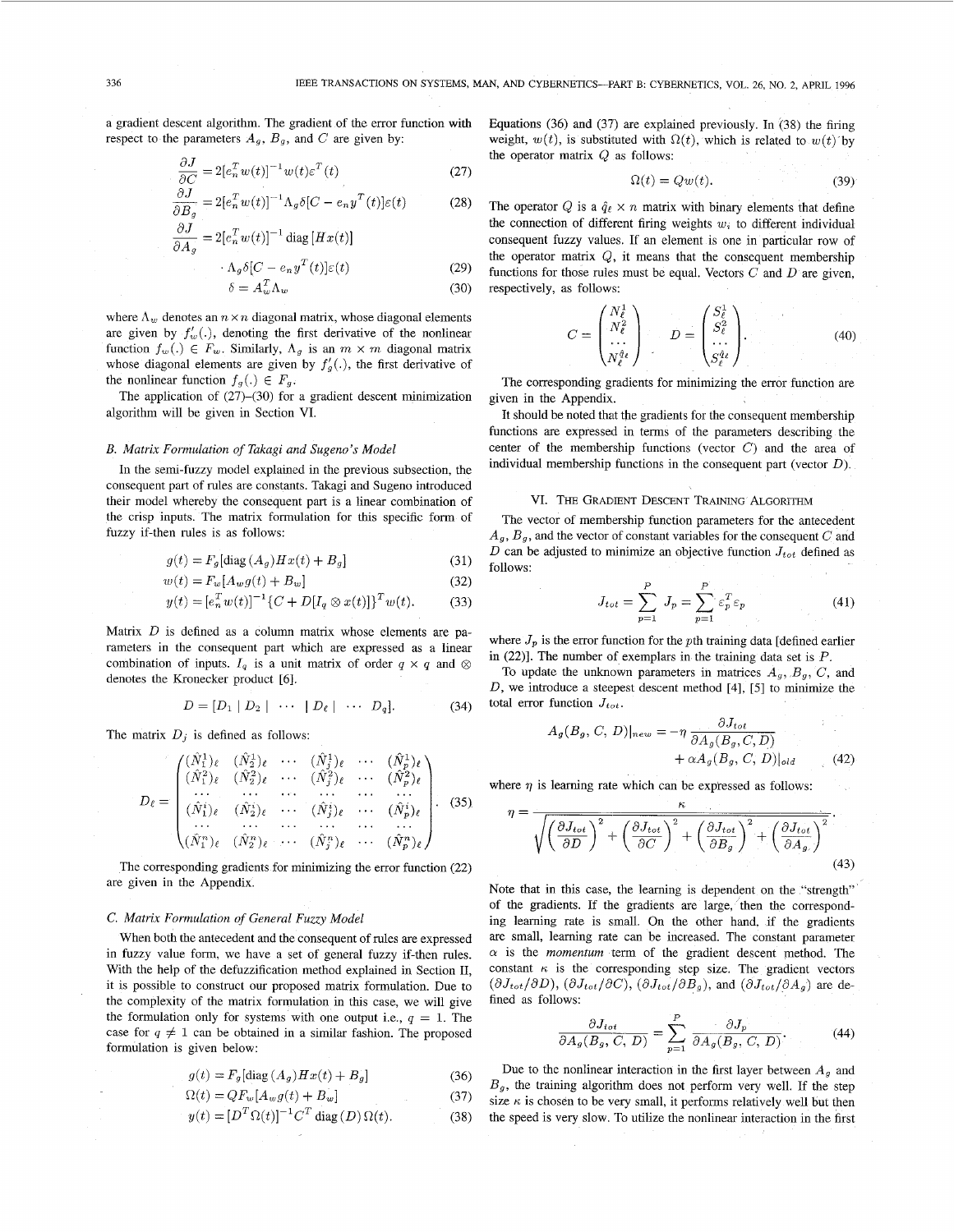layer among the parameters, we introduce two vectors  $\overline{A}_g$  and  $\overline{B}_g$ which can be obtained by a simple operation on the vectors of *A<sup>g</sup>* and  $B_q$ , respectively.

$$
\overline{A}_g = \text{diag} \left[ \text{diag} \left( A_g \right)^{-1} \right] \leftrightarrow A_g
$$
  
= diag[diag(\overline{A}\_g)^{-1}] \t\t(45)  

$$
\overline{B}_g = -\text{diag} \left( A_g \right)^{-1} B_g \leftrightarrow B_g
$$

$$
=-\text{diag}\left(A_g\right)^{-1}B_g.\tag{46}
$$

Therefore, the gradient vectors for the new parameter vectors can be achieved by using the gradients of  $A_g$  and  $B_g$  as follows:

$$
\frac{\partial J_p}{\partial \overline{B}_g} = -\text{diag}(A_g) \frac{\partial J_p}{\partial B_g}
$$
(47)  

$$
\frac{\partial J_p}{\partial \overline{A}_g} = -\text{diag}(A_g)
$$

$$
\cdot \left[ \text{diag}(A_g) \frac{\partial J_p}{\partial A_g} + \text{diag}(B_g) \frac{\partial J_p}{\partial B_g} \right].
$$
(48)

Based on the new gradients and the new parameter vectors, we can expressed the training algorithm for vectors  $\overline{A}_g$  and  $\overline{B}_g$  as follows:

$$
\overline{A}_g|_{new} = -\eta \frac{\partial J_{tot}}{\partial \overline{A}_g} + \alpha \overline{A}_g|_{old} \tag{49}
$$

$$
\overline{B}_g|_{new} = -\eta \frac{\partial J_{tot}}{\partial \overline{B}_g} + \alpha \overline{B}_g|_{old}.
$$
 (50)

Similarly, the learning rate  $\eta$  can be calculated as follows;

$$
\eta = \frac{\sqrt{\left(\frac{\partial J_{tot}}{\partial D}\right)^2 + \left(\frac{\partial J_{tot}}{\partial C}\right)^2 + \left(\frac{\partial J_{tot}}{\partial \overline{B}_g}\right)^2 + \left(\frac{\partial J_{tot}}{\partial \overline{A}_g}\right)^2}}{51}
$$

## VII. ILLUSTRATIVE EXAMPLE

To illustrate the matrix formulation expressed in previous sections, we consider a fuzzy rule-based system with 2 inputs  $(p = 2)$ , one output  $(q = 1)$ , six rules  $(n = 6)$ , three individual membership functions for the first input ( $\hat{p}_1 = 3$ ), and two individual membership functions for the second input ( $\hat{p}_2 = 2$ ). The membership functions in the first layer are chosen to be of a Gaussian shape. The neural network model for this system is shown in Fig. 5.

A computer simulation program is written to train the fuzzy system with matrix formulations. The training data  $y<sup>d</sup>$  is obtained from a nonlinear surface given by (52). The universes of inputs  $U_1$  and  $U_2$ for both  $x_1$  and  $x_2$  are  $[-5 \quad 5]$ .

$$
y^{d} = 10e^{-(x_1/4)^2}e^{-(x_2-4/4)^2}.
$$
 (52)

Based on some intuitive understanding from the desired surface given by (52), we assign initial values for the vectors  $A_g$ ,  $B_g$ ,  $C$ , and *D*. With an appropriate combination of step size  $\kappa$  and the momentum  $\alpha$ , the algorithm converges.

In order to evaluate the performance of different adaptive networks, we define an *average percentage error* (APE) as follows [9]:  $\sim$ 

$$
APE = \frac{\sum_{p=1}^{P} J_p}{\sum_{p=1}^{P} y_p^d} \times 100\%
$$
 (53)

where in our simulation we use  $P = 441 (21 \times 21)$  sampling points. The various matrix formulations expressed in Section V will be illustrated with the given data.



Fig. 5. Neural network model for a fuzzy rule-based system with two inputs, one output and six rules.

*Example 1:* At first we consider a semi-fuzzy model for the rulebased system. Based on this model, the rules can be expressed as follows:

> Rule 1: If  $x_1$  is  $\tilde{M}_1^1$  and  $x_2$  is  $\tilde{M}_2^1$  then *y* is  $N_1^1$ , else Rule 2: If  $x_1$  is  $\tilde{M}_1^2$  and  $x_2$  is  $\tilde{M}_2^1$  then *y* is  $N_1^2$ , else Rule 3: If  $x_1$  is  $M_1^3$  and  $x_2$  is  $M_2^1$  then *y* is  $N_1^3$ , else Rule 4: If  $x_1$  is  $\tilde{M}_1^1$  and  $x_2$  is  $\tilde{M}_2^2$  then *y* is  $N_1^4$ , else Rule 5: If  $x_1$  is  $\tilde{M}_1^2$  and  $x_2$  is  $\tilde{M}_2^2$  then *y* is  $N_1^5$ , else Rule 6: If  $x_1$  is  $\tilde{M}_1^3$  and  $x_2$  is  $\tilde{M}_2^2$  then *y* is  $N_1^6$

The initial values for the unknown matrices  $A_g$ ,  $B_g$ ,  $C$ ,  $H$ ,  $A_w$ , and *Bw* are given as follows:

$$
A_g = \begin{pmatrix} a_1^1 \\ a_2^1 \\ a_3^1 \\ a_4^2 \end{pmatrix} = \begin{pmatrix} 0.25 \\ 0.25 \\ 0.25 \\ 0.25 \end{pmatrix} B_g = \begin{pmatrix} b_1^1 \\ b_2^1 \\ b_3^1 \\ b_4^2 \end{pmatrix} = \begin{pmatrix} 1 \\ 0 \\ -1 \\ 1 \\ -1 \end{pmatrix}
$$
  
\n
$$
C = \begin{pmatrix} N_1^1 \\ N_1^2 \\ N_1^3 \\ N_1^4 \\ N_1^5 \end{pmatrix} = \begin{pmatrix} 0 \\ 0.5 \\ 1 \\ 10 \end{pmatrix} H = \begin{pmatrix} 1 & 0 \\ 1 & 0 \\ 1 & 0 \\ 0 & 1 \end{pmatrix}
$$
  
\n
$$
A_w = 3.5856 \begin{pmatrix} 1 & 0 & 0 & 1 & 0 \\ 0 & 1 & 0 & 1 & 0 \\ 1 & 0 & 0 & 0 & 1 \\ 1 & 0 & 0 & 0 & 1 \\ 0 & 1 & 0 & 0 & 1 \\ 0 & 0 & 1 & 0 & 1 \end{pmatrix} B_w = -5.1741 \begin{pmatrix} 1 \\ 1 \\ 1 \\ 1 \\ 1 \end{pmatrix}.
$$
 (54)

The average percentage errors for the first 500 epochs of training with a step size  $\kappa = 0.01$ , and a momentum  $\alpha = 0.95$  are plotted in Fig. 6(a). The vector of unknown parameters after training has stopped are given as follows:

$$
A_g = \begin{pmatrix} 0.2414 \\ 0.0001 \\ 0.2414 \\ 0.2365 \\ 0.2120 \end{pmatrix} B_g = \begin{pmatrix} 1.2301 \\ 0.0000 \\ -1.2301 \\ 1.0447 \\ -1.6591 \end{pmatrix} C = \begin{pmatrix} 0.0667 \\ 1.1354 \\ 0.0667 \\ 0.8076 \\ 10.2257 \\ 0.8076 \end{pmatrix}.
$$
 (55)

This simulation was repeated for training using the modified training algorithms i.e., using vectors of  $\overline{A}_g$  and  $\overline{B}_g$ . The APE is shown in Fig. 6(b) where the step size is  $\kappa = 0.1$  and the momentum  $\alpha = 0$ .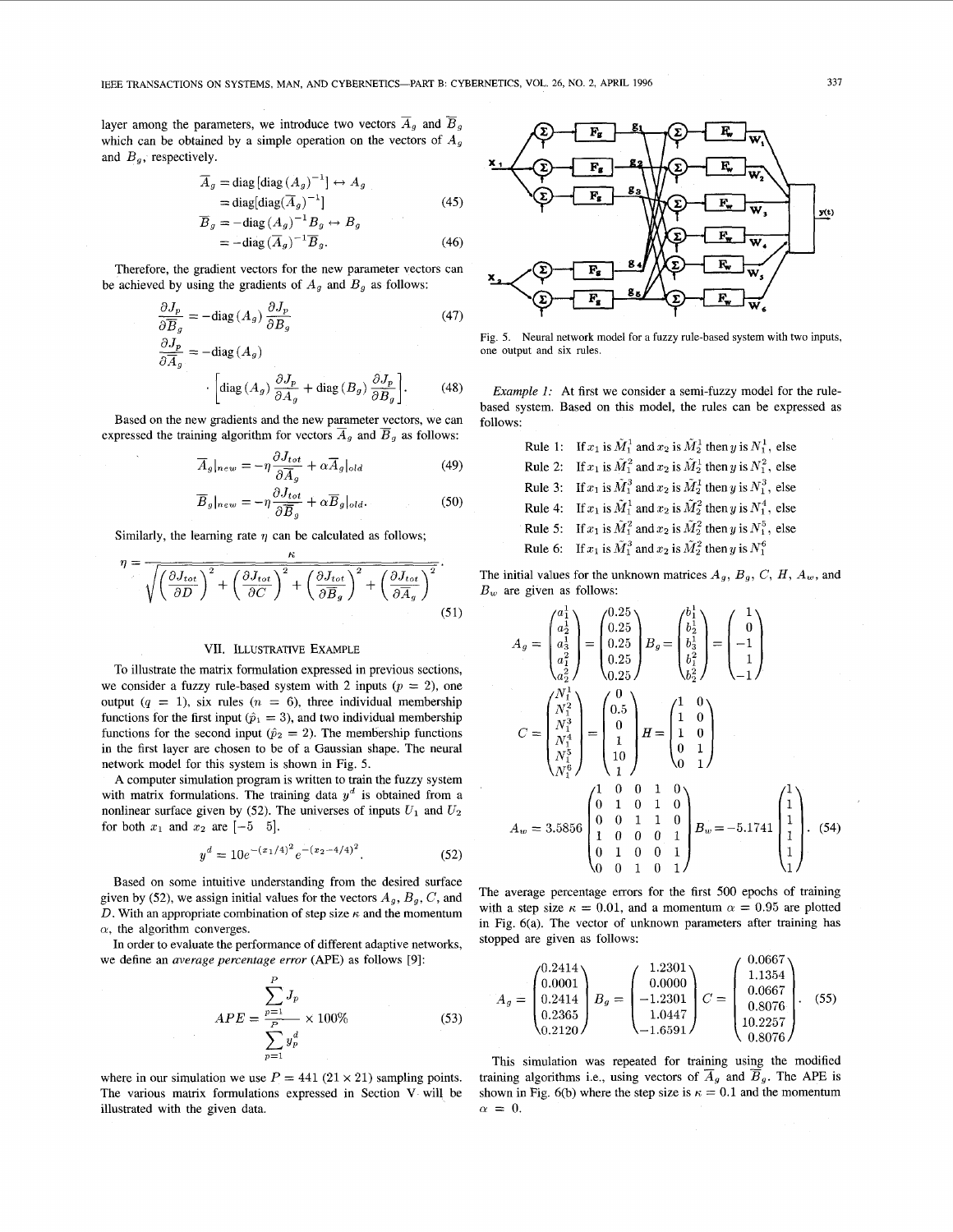

Fig. 6. Average percentage error for semi-fuzzy model, (a) Training algorithm with step size  $\kappa = 0.01$  and momentum  $\alpha = 0.95$ . (b) Modified training algorithm with step size  $\kappa = 0.1$  and momentum  $\alpha = 0$ .

*Example 2:* The matrix formulation for the same inputs and output as indicated in Example 1 can be considered for a rule-based system with Sugenos's fuzzy if-then rules.

Rule 1: If 
$$
x_1
$$
 is  $\tilde{M}_1^1$  and  $x_2$  is  $\tilde{M}_2^1$  then  
\n
$$
y = N_1^1 + (\hat{N}_1^1)_{1}x_1 + (\hat{N}_2^1)_{1}x_2
$$
, else  
\nRule 2: If  $x_1$  is  $\tilde{M}_1^2$  and  $x_2$  is  $\tilde{M}_2^1$  then  
\n
$$
y = N_1^2 + (\hat{N}_1^2)_{1}x_1 + (\hat{N}_2^2)_{1}x_2
$$
, else  
\nRule 3: If  $x_1$  is  $\tilde{M}_1^3$  and  $x_2$  is  $\tilde{M}_2^1$  then  
\n
$$
y = N_1^3 + (\hat{N}_1^3)_{1}x_1 + (\hat{N}_2^3)_{1}x_2
$$
, else  
\nRule 4: If  $x_1$  is  $\tilde{M}_1^1$  and  $x_2$  is  $\tilde{M}_2^2$  then  
\n
$$
y = N_1^4 + (\hat{N}_1^4)_{1}x_1 + (\hat{N}_2^4)_{1}x_2
$$
, else  
\nRule 5: If  $x_1$  is  $\tilde{M}_1^2$  and  $x_2$  is  $\tilde{M}_2^2$  then  
\n
$$
y = N_1^5 + (\hat{N}_1^5)_{1}x_1 + (\hat{N}_2^5)_{1}x_2
$$
, else  
\nRule 6: If  $x_1$  is  $\tilde{M}_1^3$  and  $x_2$  is  $\tilde{M}_2^2$  then  
\n
$$
y = N_1^6 + (\hat{N}_1^6)_{1}x_1 + (\hat{N}_2^6)_{1}x_2
$$

The matrices  $A_g$ ,  $B_g$ , and  $C$ ,  $A_w$ , and  $B_w$  are as defined as in Example 1. The initial values for the unknown matrix *D* is defined as follows:  $\mathbb{R}^2$  $\lambda$ 

$$
D = \begin{pmatrix} (\tilde{N}_1^1)_1 & (\tilde{N}_2^1)_1 \\ (\tilde{N}_1^2)_1 & (\tilde{N}_2^2)_1 \\ (\tilde{N}_1^3)_1 & (\tilde{N}_2^3)_1 \\ (\tilde{N}_1^4)_1 & (\tilde{N}_2^4)_1 \\ (\tilde{N}_1^5)_1 & (\tilde{N}_2^5)_1 \\ (\tilde{N}_1^5)_1 & (\tilde{N}_2^5)_1 \end{pmatrix} = \begin{pmatrix} 0 & 0 \\ 0 & 0 \\ 0 & 0 \\ 0 & 0 \\ 0 & 0 \end{pmatrix}.
$$
 (56)

The average percentage errors for the first 500 epochs of training are plotted in Fig. 7(a) where the step size  $\kappa = 0.01$  and momentum  $\alpha = 0$ . The vector of parameters after training has stopped is given in (57). In Fig. 7(b), the APE is plotted for the modified training algorithm where the step size  $\kappa = 0.1$  and the momentum  $\alpha = 0.95$ .

$$
A_g = \begin{pmatrix} 0.3131 \\ 0.2502 \\ 0.3131 \\ 0.3479 \\ 0.1783 \end{pmatrix} B_g = \begin{pmatrix} 1.4631 \\ 0.0000 \\ -1.4631 \\ 0.2932 \\ -0.6537 \end{pmatrix}
$$



Fig. 7. Average percentage error for Sugeno fuzzy if-then rule, (a) Training algorithm with step size  $\kappa = 0.01$  and momentum  $\alpha = 0$ . (b) Modified training algorithm with step size  $\kappa = 0.1$  and momentum  $\alpha = 0.95$ .

|       | 0.2133  |     | $\!-0.2357$ | 0.0666    |      |
|-------|---------|-----|-------------|-----------|------|
|       | 0.7546  |     | 0.0000      | 0.8261    |      |
| $C =$ | 0.2133  | $=$ | 0.2357      | 0.0666    |      |
|       | 0.8687  |     | 0.5012      | $-0.1101$ | (57) |
|       | 10.0288 |     | 0.0000      | 1.2781    |      |
|       | 0.8687  |     | $-0.5012$   |           |      |

*Example 3:* Consider the rule base system given in Example 1, but with the fuzzy values in the consequent part using instead, 4 individual membership functions for the output variable.

Rule 1: If 
$$
\mathcal{X}_1
$$
 is  $\widetilde{M}_1^1$  and  $\mathcal{X}_2$  is  $\widetilde{M}_2^1$  then  $y$  is  $\widetilde{N}_1^1$ , else \nRule 2: If  $\mathcal{X}_1$  is  $\widetilde{M}_1^2$  and  $\mathcal{X}_2$  is  $\widetilde{M}_2^1$  then  $y$  is  $\widetilde{N}_1^2$ , else \nRule 3: If  $\mathcal{X}_1$  is  $\widetilde{M}_1^3$  and  $\mathcal{X}_2$  is  $\widetilde{M}_2^1$  then  $y$  is  $\widetilde{N}_1^1$ , else \nRule 4: If  $\mathcal{X}_1$  is  $\widetilde{M}_1^1$  and  $\mathcal{X}_2$  is  $\widetilde{M}_2^1$  then  $y$  is  $\widetilde{N}_1^4$ , else \nRule 5: If  $\mathcal{X}_1$  is  $\widetilde{M}_1^2$  and  $\mathcal{X}_2$  is  $\widetilde{M}_2^1$  then  $y$  is  $\widetilde{N}_1^3$ , else \nRule 6: If  $\mathcal{X}_1$  is  $\widetilde{M}_1^3$  and  $\mathcal{X}_2$  is  $\widetilde{M}_2^1$  then  $y$  is  $\widetilde{N}_1^3$ 

The constant matrix *Q* and initial values for unknown vectors *C,*  and *D* are given as follows:

$$
Q = \begin{pmatrix} 1 & 0 & 1 & 0 & 0 & 0 \\ 0 & 1 & 0 & 0 & 0 & 0 \\ 0 & 0 & 0 & 0 & 1 & 0 \\ 0 & 0 & 0 & 1 & 0 & 1 \end{pmatrix}
$$
  
\n
$$
C = \begin{pmatrix} N_1^1 \\ N_1^2 \\ N_1^3 \\ N_1^4 \end{pmatrix} = \begin{pmatrix} 0 \\ 0.5 \\ 10 \\ 1 \end{pmatrix} D = \begin{pmatrix} S_1^1 \\ S_1^2 \\ S_1^3 \\ S_1^4 \end{pmatrix} = \begin{pmatrix} 1 \\ 1 \\ 1 \\ 1 \end{pmatrix}.
$$
 (58)

 $\left\langle N_1^4 \middle| \right\rangle$   $\left\langle 1 \middle| \right\rangle$   $\left\langle S_1^4 \middle| \right\rangle$   $\left\langle 1 \middle| \right\rangle$ <br>The average percentage errors for the first 500 epochs of training are shown in Fig. 8(a) where the step size  $\kappa = 0.01$  and the momentum  $\alpha = 0.95$ . The vector of parameters after training is given in (59). In Fig. 8(b), the APE is shown for the modified training algorithm where the step size  $\kappa = 0.01$  and the momentum  $\alpha = 0.95$ .

$$
A_g = \begin{pmatrix} 0.2212 \\ 0.1792 \\ 0.2212 \\ 0.2070 \\ 0.2211 \end{pmatrix} B_g = \begin{pmatrix} 1.3526 \\ 0.0000 \\ -1.3526 \\ 1.1388 \\ -1.8696 \end{pmatrix}
$$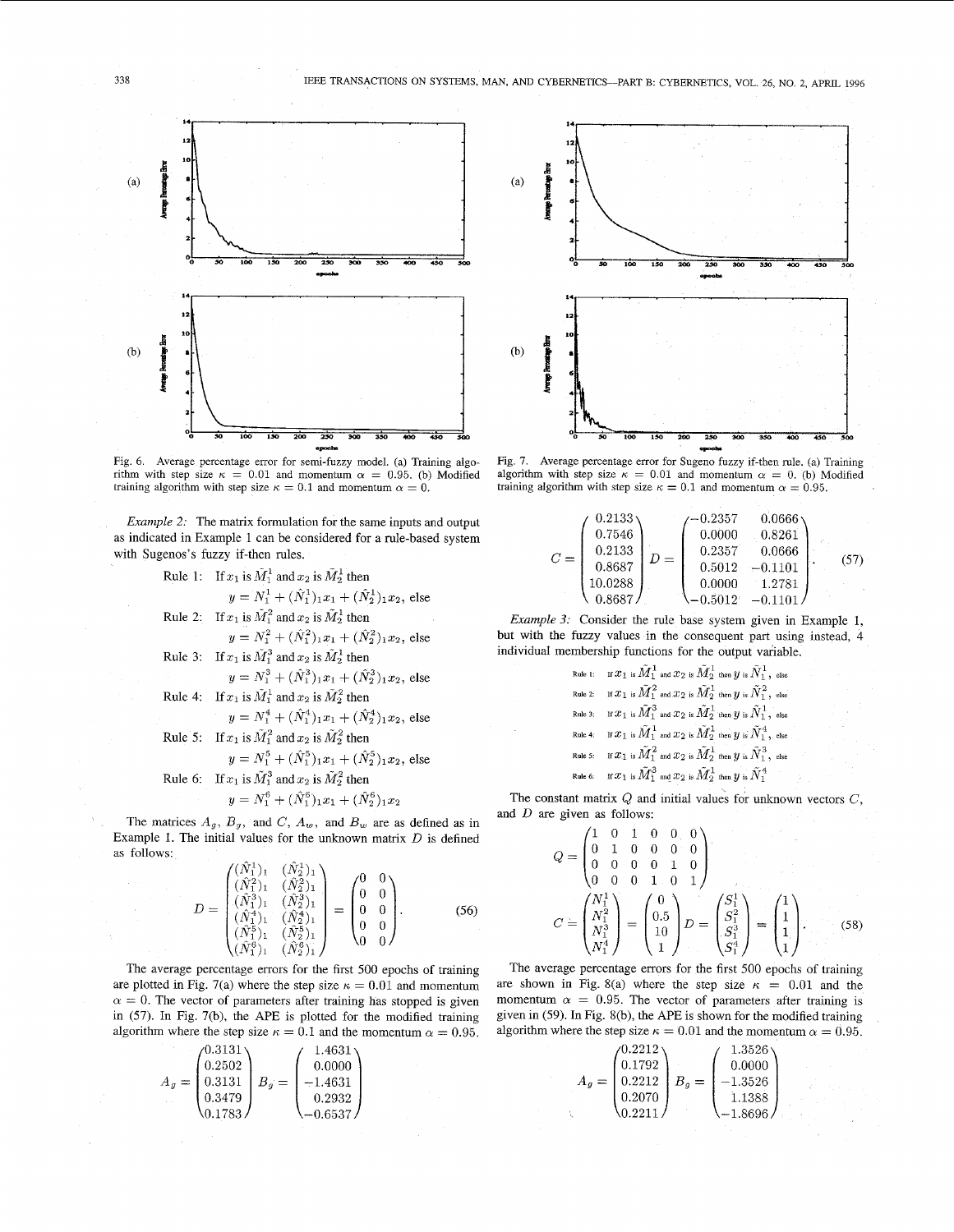

Fig. 8. Average percentage error for general fuzzy model, (a) Training algorithm with step size  $\kappa = 0.01$  and momentum  $\alpha = 0.95$  (b) Modified training algorithm with step size  $\kappa = 0.01$  and momentum  $\alpha = 0.95$ .

$$
C = \begin{pmatrix} 0.3832 \\ -2.9100 \\ 17.1048 \\ 1.2079 \end{pmatrix} D = \begin{pmatrix} 1.8194 \\ 0.8991 \\ 1.0216 \\ 2.1085 \end{pmatrix}.
$$
 (59)

## VIII. CONCLUSIONS

In this paper we have introduced a matrix formulation for fuzzy rule-based systems in a very general and commonly used structure with *p* inputs, *q* outputs, and *n* rules. It has been shown that a fuzzy rule-based system with some commonly used mechanism of reasoning can be expressed by a set of nonlinear and linear matrix equations. Subsequently the training algorithm for adaptive membership functions are also provided in matrix formulations. Illustrative examples are given to clarify the notation used and the applicability of the proposed method.

#### **APPENDIX**

Gradients for minimizing the error function for Takagi and Sugeno's model can be expressed in matrix formulation as follows:

$$
\frac{\partial J}{\partial C} = 2[e_n^T w(t)]^{-1} w(t) \varepsilon^T(t)
$$
  
\n
$$
\frac{\partial J}{\partial D} = 2[e_n^T w(t)]^{-1} w(t) \varepsilon^T(t) [I_q \otimes x^T(t)]
$$
  
\n
$$
\frac{\partial J}{\partial B_g} = 2[e_n^T w(t)]^{-1}
$$
  
\n
$$
\cdot \Lambda_g \delta \{C + D[I_q \otimes x(t)] - e_n y^T(t)\} \varepsilon(t)
$$
  
\n
$$
\frac{\partial J}{\partial A_g} = 2[e_n^T w(t)]^{-1} \operatorname{diag} [Hx(t)]
$$
  
\n
$$
\cdot \Lambda_g \delta \{C + D[I_q \otimes x(t)] - e_n y^T(t)\} \varepsilon(t)
$$
  
\n
$$
\delta = A_w^T \Lambda_w.
$$

The gradients for General fuzzy model are:

$$
\frac{\partial J}{\partial C} = 2[D^T \Omega(t)]^{-1} \operatorname{diag}(D)\Omega(t)\varepsilon(t)
$$

$$
\frac{\partial J}{\partial D} = 2[D^T \Omega(t)]^{-1} \operatorname{diag}[\Omega(t)][C - e_{\hat{q}_{\ell}}y(t)]\varepsilon(t)
$$

$$
\frac{\partial J}{\partial B_g} = 2[D^T \Omega(t)]^{-1}
$$

$$
\Lambda_g \delta \text{ diag}(D)[C - e_{\hat{q}_\ell} y(t)]\varepsilon(t)
$$

$$
\frac{\partial J}{\partial A_g} = 2[D^T \Omega(t)]^{-1} \text{ diag}[Hx(t)]
$$

$$
\Lambda_g \delta \text{ diag}(D)[C - e_{\hat{q}_\ell} y(t)]\varepsilon(t)
$$

$$
\delta = A_w^T \Lambda_w Q^T.
$$

### **REFERENCES**

- [1] A. Athalye, D. Edwards, and V. S. Manoranjan, "On design a fuzzy control system using an optimization algorithm," *Fuzzy Sets Syst.,* vol. 56, pp. 281-290, 1993.
- [2] J. Bruske, E. V. Puttkamer, and U. R. Zimmer, "Spin-nfds learning and preset knowledge for surface fusion—A neural fuzzy decision system," in *Proc. Australia and New Zealand Conf. Intelligent Information Systems (ANZIIS-93),* Perth, Australia, Dec. 1993, pp. 396-401.
- [3] C. Darken and J. Moody, "Connectionist models summer school," in *Proc. 1988 Connectionist Models Summer School,* D. S. Touretzky, T. Sejnowski, and G. E. Hinton, Eds.. San Francisco: Morgan Kaufmann, 1989.
- [4] R. Fletcher, *Practical Methods of Optimization,* 2nd ed. New York: Wiley, 1987.
- [5] P. E. Gill, *Practical Optimization.* London: Academic, 1981.
- [6] A. Graham, *Kronecker Products and Matrix Calculus With Applications.*  New York: Halsted, 1981.
- [7] J. Hertz, A. Krogh, and R. G. Palmer, *Introduction to the Theory of Neural Computation.* Reading, MA: Addison Wesley, 1990.
- [8] S. Horikawa, T. Furuhashi, and Y. Uchikawa, "On fuzzy modeling using fuzzy neural networks with the back-propagation algorithm," *IEEE Trans. Neural Networks,* vol. 3, no. 5, pp. 801-806, Sept. 1992.
- J. S. R. Jang, "Anfis: Adaptive-network-based fuzzy inference system," *IEEE Trans. Syst., Man, Cybern.,* vol. 23, no. 3, pp. 665-685, May/June 1993.
- [10] , "Self-learning fuzzy controllers based on temporal back propagation," *IEEE Trans. Syst., Man, Cybern.,* vol. 3, no. 5, pp. 714-723, Sept. 1992.
- [11] T. Kailath, *Linear Systems.* Englewood Cliffs, NJ: Prentice Hall, 1980.
- [12] C. T. Lin and C. S. George Lee, "Neural-network-based fuzzy logic control and decision system," *IEEE Trans. Comput,* vol. 40, no. 12, pp. 1320-1336, Dec. 1991.
- [13] S. Liu and S. Hu, "A method of generating control rule model and its application," *Fuzzy Sets Syst.,* vol. 52, pp. 33-37, 1992.
- [14] A. Lotfi and A. C. Tsoi, "Importance of membership functions: A comparative study on different learning methods for fuzzy inference systems," in *Proc. Third IEEE Int. Conf. Fuzzy Systems,* Orlando, FL, June 1994, pp. 1791-1796.
- [15] \_\_\_, "Learning fuzzy inference systems using an adaptive membership function scheme," *IEEE Trans. Syst., Man, Cybern. B,* vol. 26, no. 2, pp. 326-331, Apr. 1996.
- [16] E. H. Mamdani and S. Assilian, "An experiment in linguistic synthesis with a fuzzy logic controller," *Int. J. Man Machine Studies,* vol. 7, no. 1, pp. 1-13, 1974.
- [17] E. H. Mamdani, "Twenty years of fuzzy control: Experiences gained and lesson learnt," in *Proc. IEEE Conf. Fuzzy Systems,* San Francisco, CA, Apr. 1993, vol. 1, pp. 339-344.
- [18] M. Mizumoto, "Fuzzy control under various reasoning method," Inform. *Set,* vol. 45, pp. 129-151, 1988.
- [19] K. Nishimori, H. Tokutaka, and S. Hirakawa, "Comparison of several fuzzy reasoning methods on driving control of a model car," in *Proc. 2nd Int. Conf. Fuzzy Logic and Neural Networks,* Iizuka, Japan, July 1992, pp. 421-424.
- [20] H. Nomura, I. Hayashi, and N. Wakami, "A learning method of fuzzy inference rules by descent method," in *Proc. IEEE Int. Conf. Fuzzy Systems,* Mar. 1992, pp. 203-210.
- [21] P. J. Pacini and B. Kosko, "Adaptive fuzzy systems for target tracking," *Intell. Syst. Eng.,* pp. 3-21, July 1992.
- [22] B. G. Song *et al.,* "Adaptive membership function fusion and annihilation in fuzzy if-then rules," in *Proc. IEEE Int. Conf. Fuzzy Systems,*  Apr. 1993, pp. 961-967.
- [23] T. Takagi and M. Sugeno, "Fuzzy identification of systems and its application to modeling and control," *IEEE Trans. Syst., Man, Cybern.,*
- vol. SMC-15, no. 1, pp. 116-132, Jan. 1985. [24] A. C. Tsoi and A. Back, " A new dynamic neuron model, and its training algorithm," preprint, 1994.